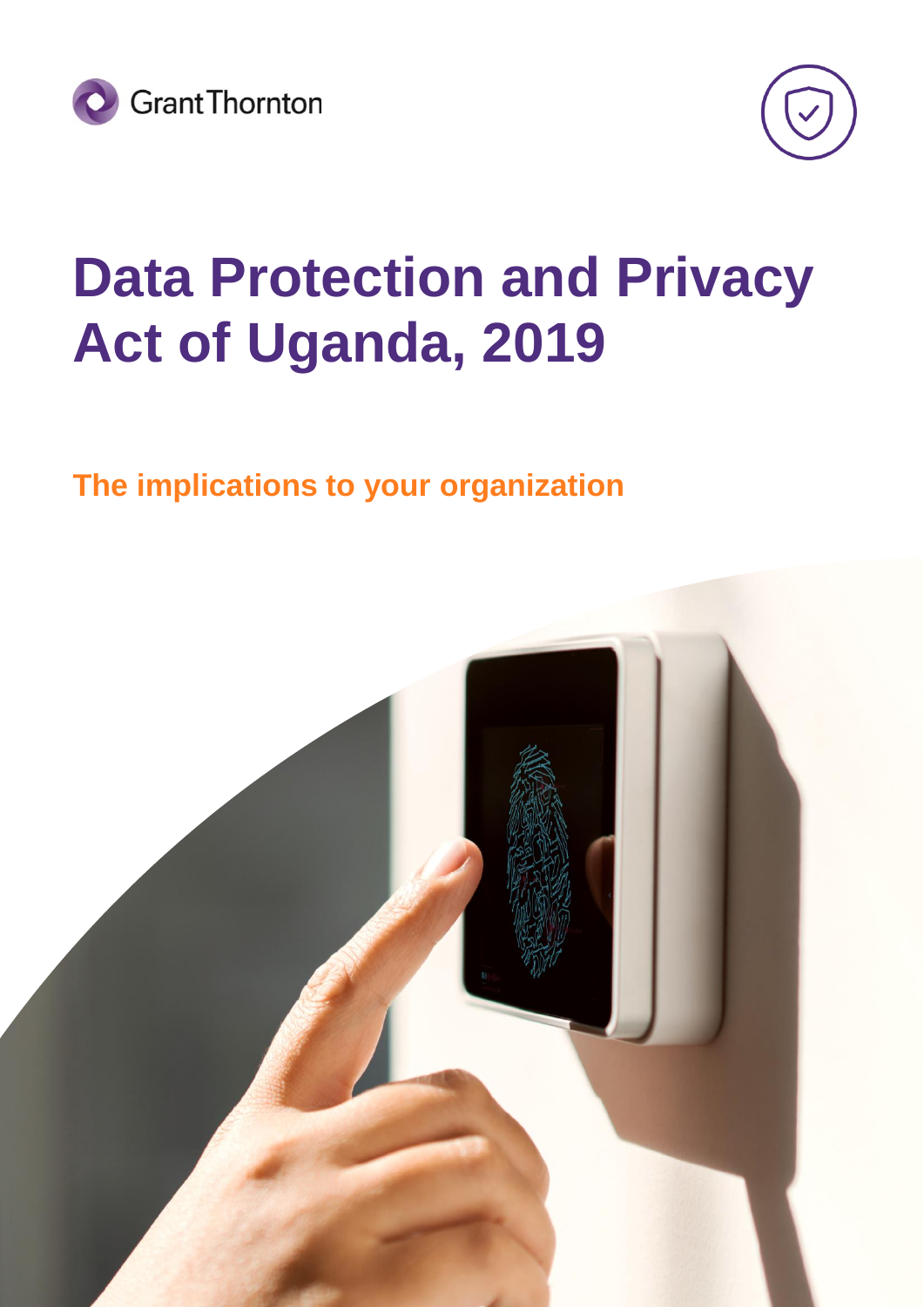# **Introduction to the Act**

On March 1st, 2019, the Data Protection and Privacy Act, 2019 ('the Act') came into force in Uganda.

#### **Definition of data**

The Act applies to various categories of persons who may be involved in the flow of data information, including the data subject, data collectors, data processors, and data controllers. It further provides for the rights of data subjects, a data protection register, and offences in the event of a breach of the statutory obligations.

The Act further applies not only to such persons within Uganda, but also those outside the jurisdiction holding information relating to a Ugandan citizen.

This means every company, organization or institution, as long as it collects or processes any data, is subject to this Act.

The Act provides a broad definition of data to include information which is:

- processed by means of equipment operating automatically in response to instructions given for that purpose;
- recorded with the intention that it should be processed by means of such equipment;
- recorded as part of a relevant filing system or with the intention that it should form part of a relevant filing system; or
- information not forming any of the above categories but forming part of an accessible record.

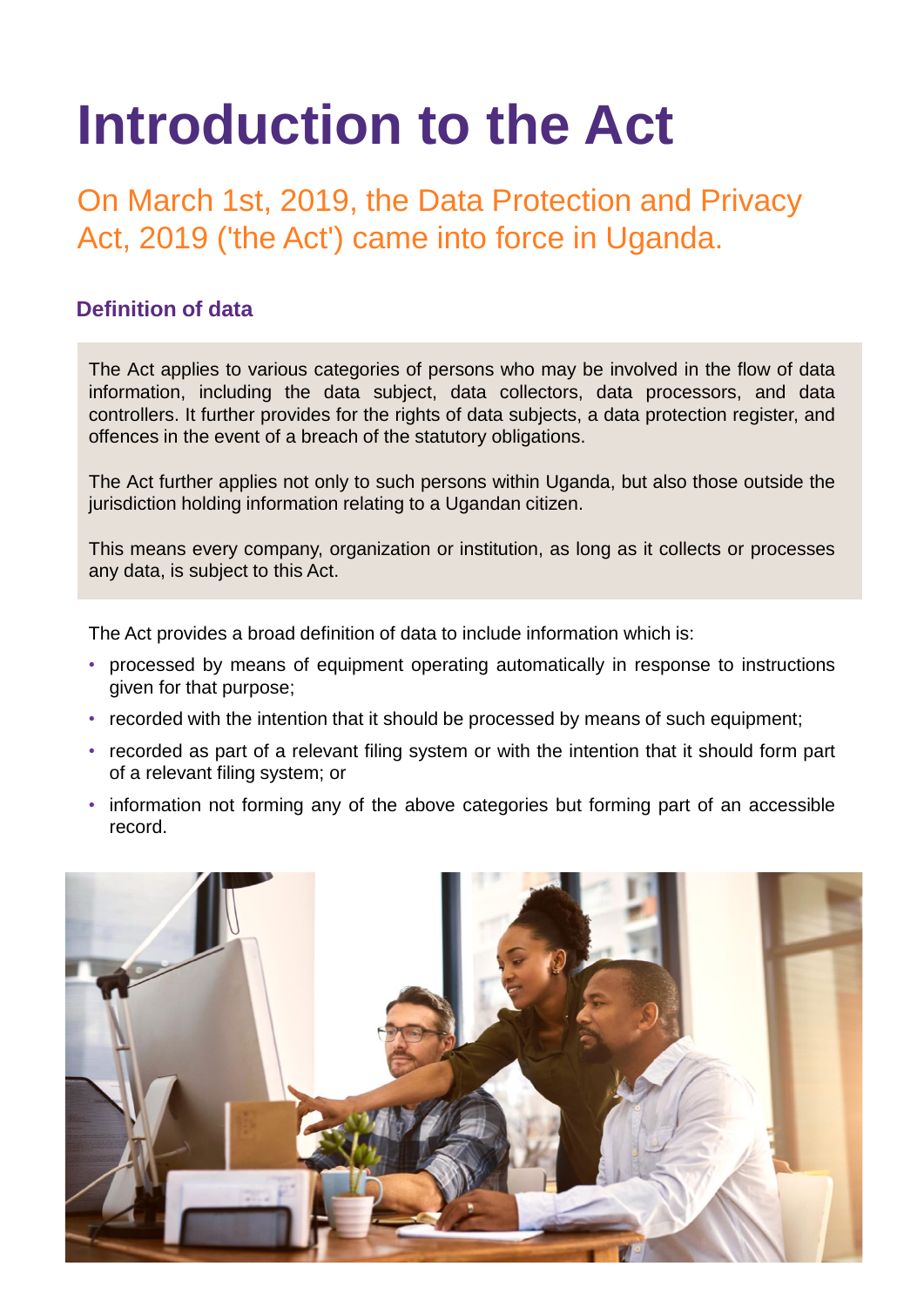# **Key points to note**



The Act also borrowed from various international jurisdictions as to how data should be managed. For example, principles surrounding accountability to the data subject for their data, collecting and processing data fairly and lawfully, and observing security safeguards in respect of such data, appear to have been borrowed from the General Data Protection Regulation (GDPR).



It is expected that the result of empowering the data subject will be various complaints regarding the misuse of data. The Act has, in fact, created criminal sanctions for unlawful obtaining or disclosing of personal data, unlawful destruction, deletion, concealment or alteration of personal data, and sale of personal data.



The data subject may further seek civil remedies in the event of a breach that results in damages. The rights above, enjoyed by the data subject, have invariably become obligations on the data processors, controllers, and collectors.



It has, in the past, been commonplace for collectors of information, such as telecommunication companies, to use subscriber information for multiple purposes for which the data subjects did not consent, including, on certain occasions, making the information available to other parties for research purposes, to create their own different packages, marketing, etc.

#### **Establishment of the Personal Data Protection Office:**



The Act establishes the personal data protection office under the National Information Technology Authority – Uganda (NITA-U) mandated to, among others oversee the implementation and enforcement of the Act; receive and investigate complaints from data subjects; and establish and maintain a data protection and privacy register.



#### **Data Privacy**

Compliance with data protection laws and regulations. Focus on how to collect, process, share, archive and delete data



Measures that an organization is taking in order to prevent any third party from unauthorized access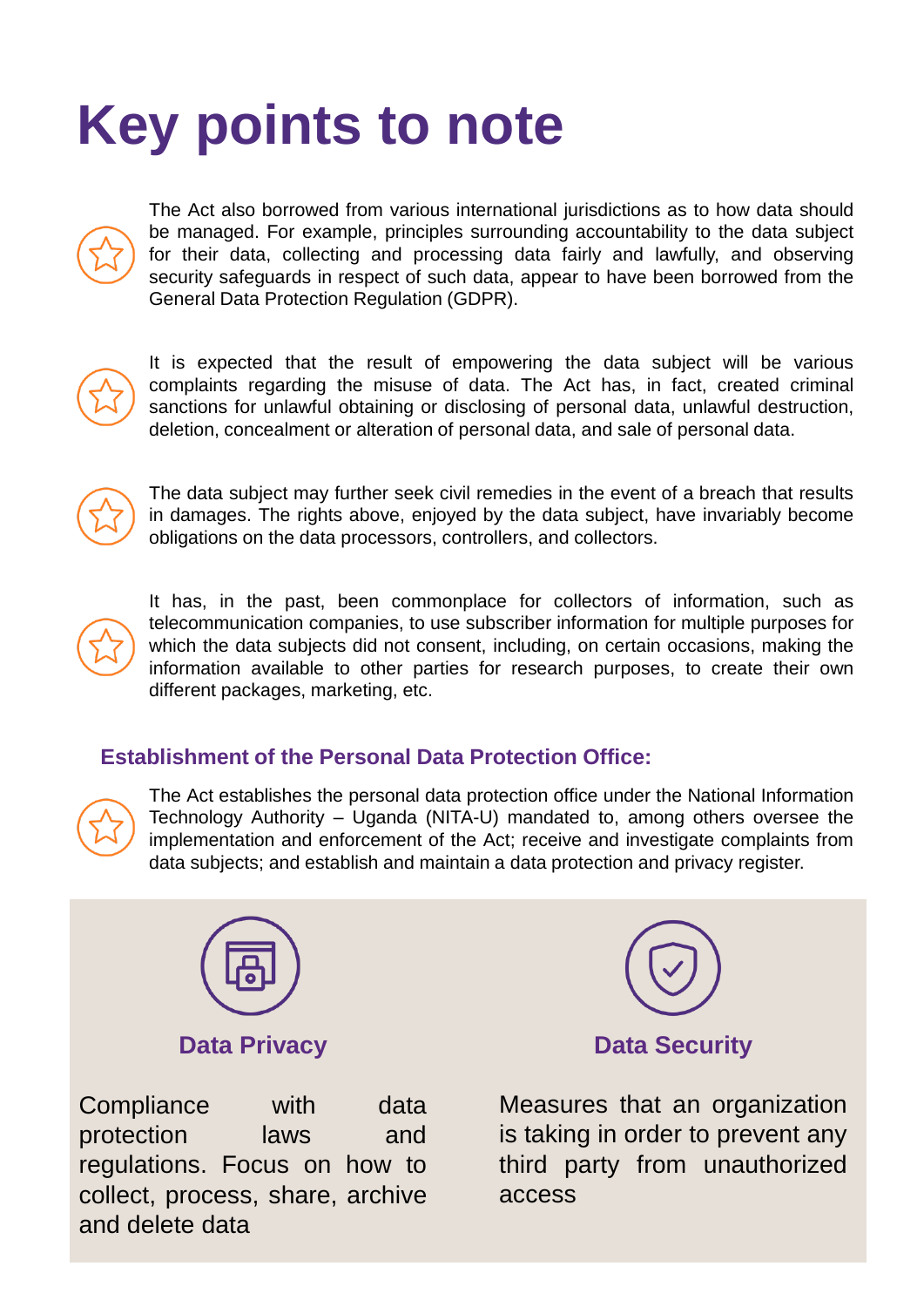

#### **The Data Privacy Officer**

The head of every institution that handles personal data is required to appoint a Data Protection Officer. This is the person in the organization who is the central point of contact and responsible for all data protection compliance issues.

For example, this would be the person who receives access requests from data subjects and will also be responsible for making sure that all employees are aware of their data protection responsibilities through induction and training. In addition, the Officer will be the main contact for NITA-U and will make sure the organization is registered with NITA-U.

#### **Rights of Data Subjects**

A data subject who provides proof of identity may request a data controller to give him or her access to the personal information held by the data controller.

The data controller is required to comply with the request promptly and in any event not more than thirty days after the request. The data subject has a right to prevent or stop the processing of personal data which causes or is likely to cause unwarranted substantial damage or distress to the data subject by notice in writing to the data controller or processor.

#### **Mandatory requirements for collecting and processing Data**

- 1. A person should not collect or process personal data without the prior consent of the data subject except where the collection is; authorized by law, for performance of a public duty, for national security, for the prevention, detection, investigation, prosecution or punishment of an offence or breach of law, for medical purposes and for compliance with a legal obligation to which the data controller is subject.
- 2. Prior consent of the parent or guardian of the child shall be sought before collecting or processing personal data relating to a child except where it is necessary to comply with the law or for research and statistical purposes.
- 3. The Act protects the data subject's right to privacy by prohibiting the collection or processing of personal data in a manner that infringes on the privacy of the data subject. Personal data must be collected directly from the data subject.

### **Offences:**

Offences include unlawful obtaining or disclosing of personal data, unlawful destruction, deletion, concealment or alteration of personal data, sale of personal data.

#### **Penalties:**

The penalty for any of the above offences by an individual is conviction to a fine not exceeding two hundred and forty-five currency points (UGX 4,800,000) or imprisonment not exceeding ten years or both.

Where an offence listed above is committed by a corporation, the corporation and every officer of the corporation who knowingly and willfully authorizes or permits the contravention is liable to the offence. A court which convicts a person for any of the offences may, in addition to the punishment order the corporation, pay a fine not exceeding two percent (2%) of the corporation's annual gross turnover.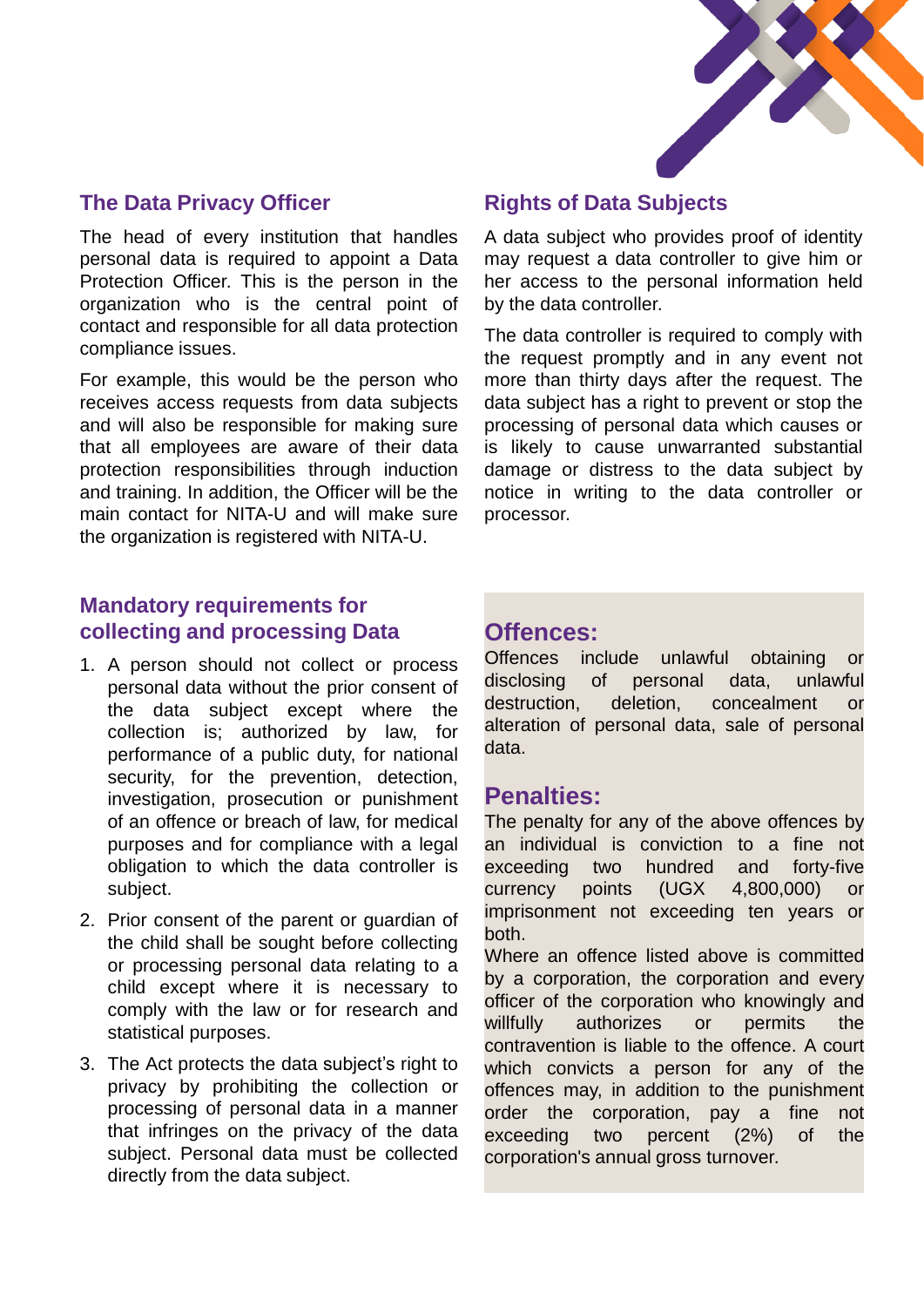#### **Conclusion**

As Grant Thornton Uganda, we recommend that guidelines, policies and practices for protection of personal data should be implemented in each Organization to help comply with provisions of the Act and appoint a Data Protection Officer, preferably someone at a management level.

Explicit consent of the data subjects must be sought and obtained by any person or organization that seeks to collect and process personal data. This is particularly important for employers specifically the human resource departments which regularly collect personal data from employees.

Organizations should review their current practices to establish whether they comply with the Data Protection and Privacy Act, and to assess their internal and external risks.

Organizations should also make certain that Management and Directors are aware of their responsibilities in respect of Data Protection compliance.

All customer facing employees should be sensitized to make sure that they understand what is required and expected of them when collecting customer data.

#### **How can we help**

Grant Thornton can help you to assess, analyze, identify, develop and deliver the required governance framework, policies, procedures and detailed implementation plan for achieving compliance with the Act.

Services offered by Grant Thornton include:

**1. Legal and Regulatory Advice.** We can provide you with legal and regulatory advice on how to comply with the Data Protection Act.

**2. Record of Personal Data processes activities.** We can help you develop a record detailing all processes and systems which collect or process personal data for your organization. This may include departments such as Finance, Human Resources & Administration, Information Technology, Compliance, Operations, Risk Management, etc.

**3. Gap Assessment and Implementation Roadmap.** We can help you assess your current data policies and practices against the requirements of the act resulting in GAP Assessment Report and an implementation roadmap.

**4. Data Protection Framework.** We can help you develop a data protection framework that will include the data protection policies and procedures and the data protection governance structures defining the roles and responsibilities.

**5. Privacy Notices and Third-Party Contracts.** We can help you develop privacy notices for the Data Subjects, Employees, Job Candidates, Third Parties, Customers and the organizations Website.

**6. Data Protection Impact Assessment.** We can help you to identify and assess high risk personal data processing activities.

**7. Awareness and Training.** We can provide training to staff and stakeholders to create awareness of the Data Protection Act.

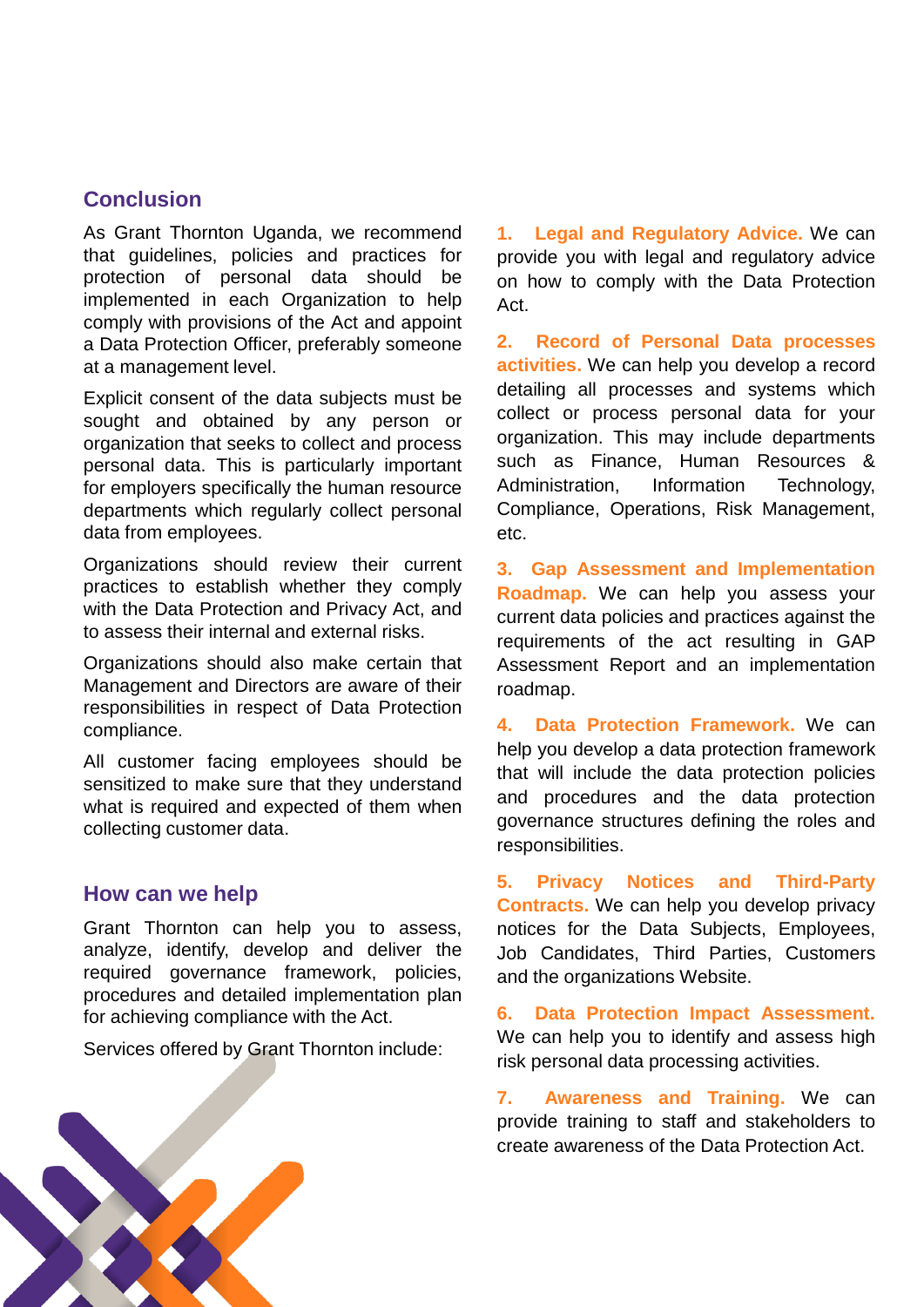## **Meet Our Team**



#### **Hemal Shah**

A qualified Chartered Accountant from ICAI and holds a Bachelors and Masters in Computer Applications and Information Technology. She has over 14 years of rich experience in varied business exposures from ERP implementation to IT audits and valuations.



#### **Ghazali Mohammed**

A Computer Scientist with CCNA and CCNP. He has vast experience in IT Infrastructure, cloud migration and IT General Controls testing. He specializes in requirements gathering and analysis, application systems design, networking and administration, IT support.



#### **Author: Elison Twinomugisha**

A Computer Engineer, who is also a Certified Information Systems Auditor (CISA). With rich experience in Systems Audit and Data Privacy. He is responsible for identifying weaknesses in system's network and create action plans to prevent security breaches and possible threats.